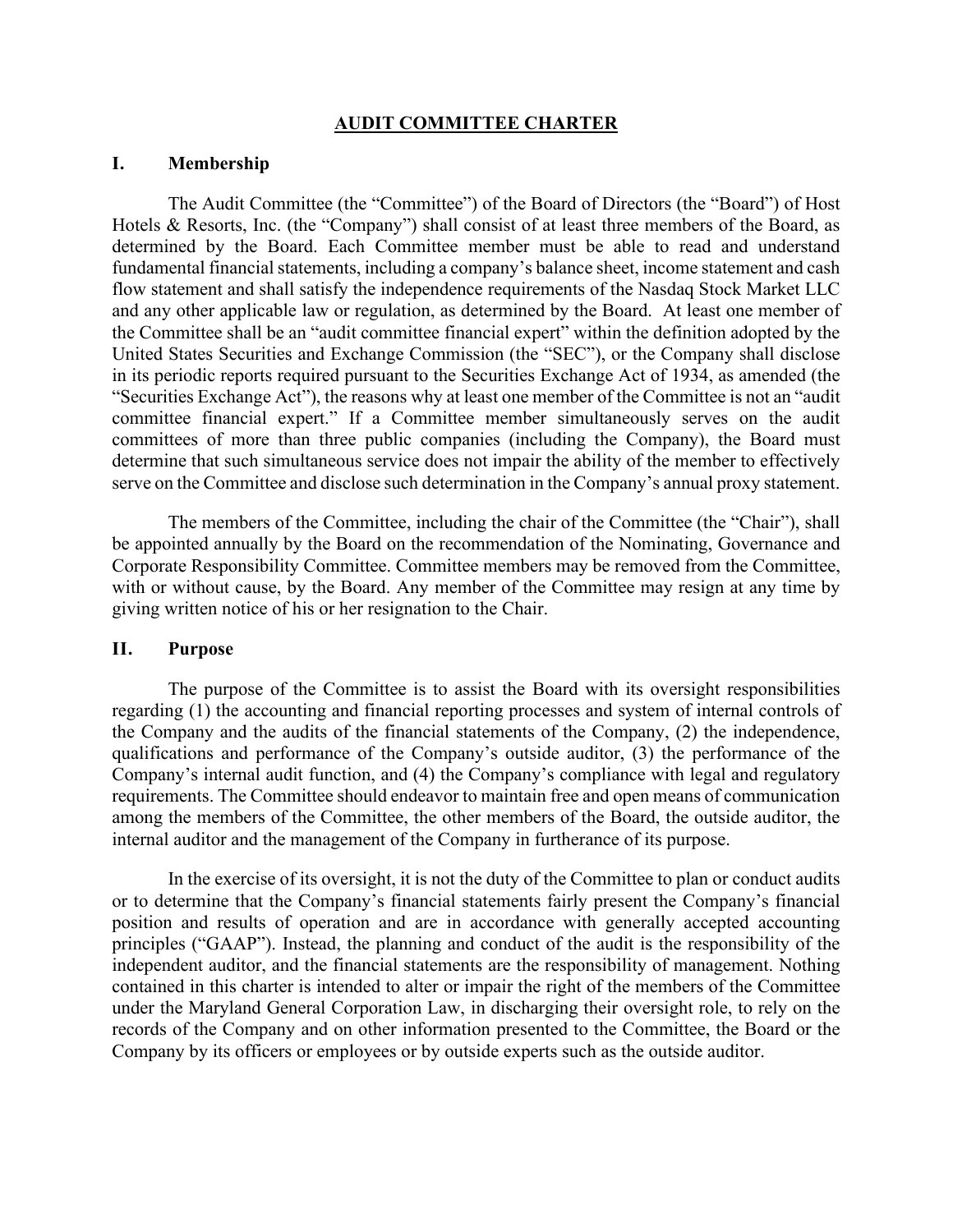In addition to the powers and responsibilities expressly delegated to the Committee in this charter, the Committee may exercise any other powers and carry out any other responsibilities delegated to it by the Board from time to time consistent with the Company's bylaws (the "Bylaws"). The powers and responsibilities delegated by the Board to the Committee in this charter or otherwise shall be exercised and carried out by the Committee as it deems appropriate without requirement of Board approval. While acting within the scope of the powers and responsibilities delegated to it, the Committee shall have and may exercise all the powers and authority of the Board.

### **III. Duties and Responsibilities**

### Outside Auditor

1. The Committee shall be directly responsible for the appointment, compensation, retention and oversight of the work of the outside auditor in connection with the audit of the Company's annual financial statements and related services (including resolution of any disagreements between the Company's management and the outside auditor regarding financial reporting). In this regard, the Committee shall have the sole authority to appoint and retain the outside auditor and shall periodically, but at least annually, evaluate the performance, qualifications and independence of the outside auditor, including the review and evaluation of the lead partner of the outside auditor, taking into account the opinions of management and the internal auditors (or other persons responsible for the internal audit function), and, if necessary, replace the outside auditor. The Committee shall submit the appointment of the outside auditor for stockholder approval at the Company's annual meeting of stockholders. The outside auditor shall report directly to the Committee.

2. The Committee shall approve in advance all audit engagement fees and terms of engagement and shall approve in advance all audit and non-audit services to be provided by the outside auditor. The Company shall provide for appropriate funding, as determined by the Committee, for payment of compensation to the outside auditor. By approving the audit engagement, the Committee shall be deemed to have approved in advance an audit service within the scope of the engagement. The Committee shall establish policies and procedures for the engagement of the outside auditor to perform non-audit services (including pre-approval of such services). The Committee may delegate authority to one or more members to grant pre-approvals of audit and permitted non-audit services, provided that decisions to grant pre-approvals shall be presented to the full Committee at its next scheduled meeting.

3. The Committee shall receive and review, at least annually, a written statement from the outside auditor disclosing all relationships between the outside auditor and the Company. The Committee shall actively engage in a dialogue with the outside auditor with respect to any disclosed relationships or services that, in the view of the Committee, may affect the objectivity and independence of the outside auditor. If the Committee determines that further inquiry is advisable, the Committee shall take any appropriate action to determine the outside auditor's independence.

4. The Committee shall receive and review, at least annually, a written report from the outside auditor describing the outside auditor's internal quality-control procedures, any material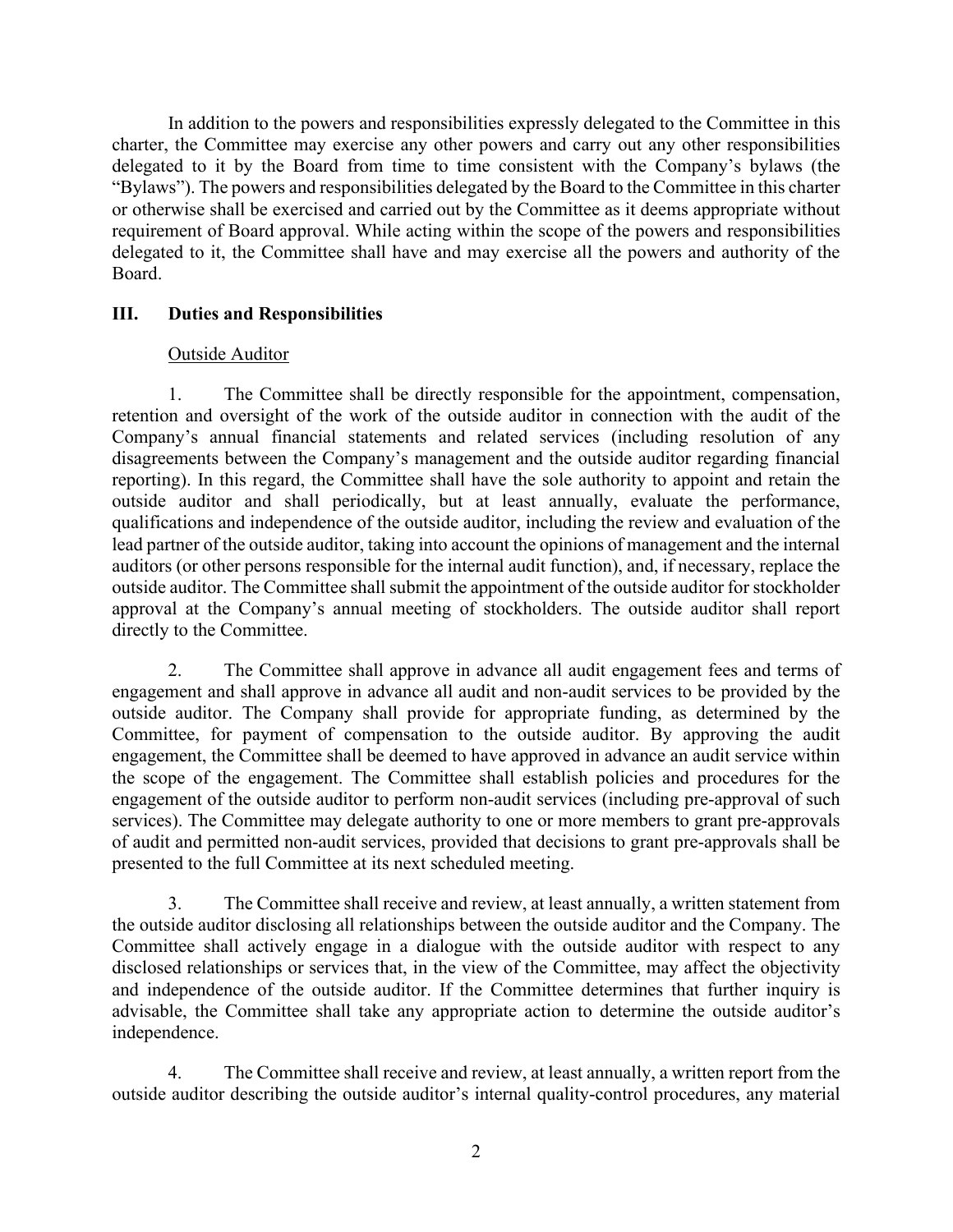issues raised by the most recent internal quality-control review, or peer review, of the outside auditor, or by any inquiry or investigation by governmental or professional authorities, within the preceding five years, respecting one or more independent audits carried out by the outside auditor, and any steps taken to deal with any such issues.

5. The Committee shall confirm with the outside auditor that the outside auditor is in compliance with the partner-rotation requirements established by the SEC. The Committee shall further consider whether the Company should adopt a rotation of the annual audit among auditing firms.

6. The Committee shall discuss with the outside auditor the matters required to be discussed by the applicable requirements of the Public Company Accounting Oversight Board (the "PCAOB") and the SEC.

# Annual Audit

7. The Committee shall meet with the outside auditor, the internal auditor and management in connection with each annual audit to discuss the scope of the audit, the procedures to be followed and the staffing of the audit.

8. The Committee shall review<sup>[1](#page-2-0)</sup> and discuss the audited financial statements with the management of the Company and the outside auditor, including (i) major issues regarding accounting principles and financial statement presentation, including the Company's selection or application of all significant accounting policies and practices, specifically including those areas requiring management judgment, and major issues as to the adequacy of the Company's internal controls and any special audit steps adopted in light of any identified material control deficiencies; (ii) analyses prepared by management and/or the independent auditor setting forth significant reporting issues and judgments made in connection with the preparation of the Company's financial statements, including analyses of the effects of alternative GAAP methods on the Company's financial statements; (iii) the effect of regulatory and accounting initiatives, as well as off-balance sheet structures, on the Company's financial statements; and (iv) the Company's disclosures under "Management's Discussion and Analysis of Financial Conditions and Results of Operations."

9. The Committee shall discuss with the outside auditor the matters required to be discussed by the applicable requirements of the PCAOB and the SEC including, among others, (i) the methods used to account for any significant unusual transactions; (ii) the effect of significant accounting policies in any controversial or emerging areas for which there is a lack of authoritative guidance or a consensus; (iii) the process used by management in formulating particularly sensitive accounting estimates and the basis for the auditor's conclusions regarding the reasonableness of those estimates; and (iv) any disagreements with management over the application of accounting

<span id="page-2-0"></span><sup>&</sup>lt;sup>1</sup> Auditing literature, particularly Statement of Accounting Standards No. 100, defines the term "review" to include a particular set of required procedures to be undertaken by independent accountants. The members of the Committee are not independent accountants, and the term "review" as used in this Committee charter is not intended to have this meaning. Consistent with footnote 47 of SEC Release No. 34-42266 (December 22, 1999), any use in this Committee charter of the term "review" should not be interpreted to suggest that the Committee members can or should follow the procedures required of auditors performing reviews of interim financial statements.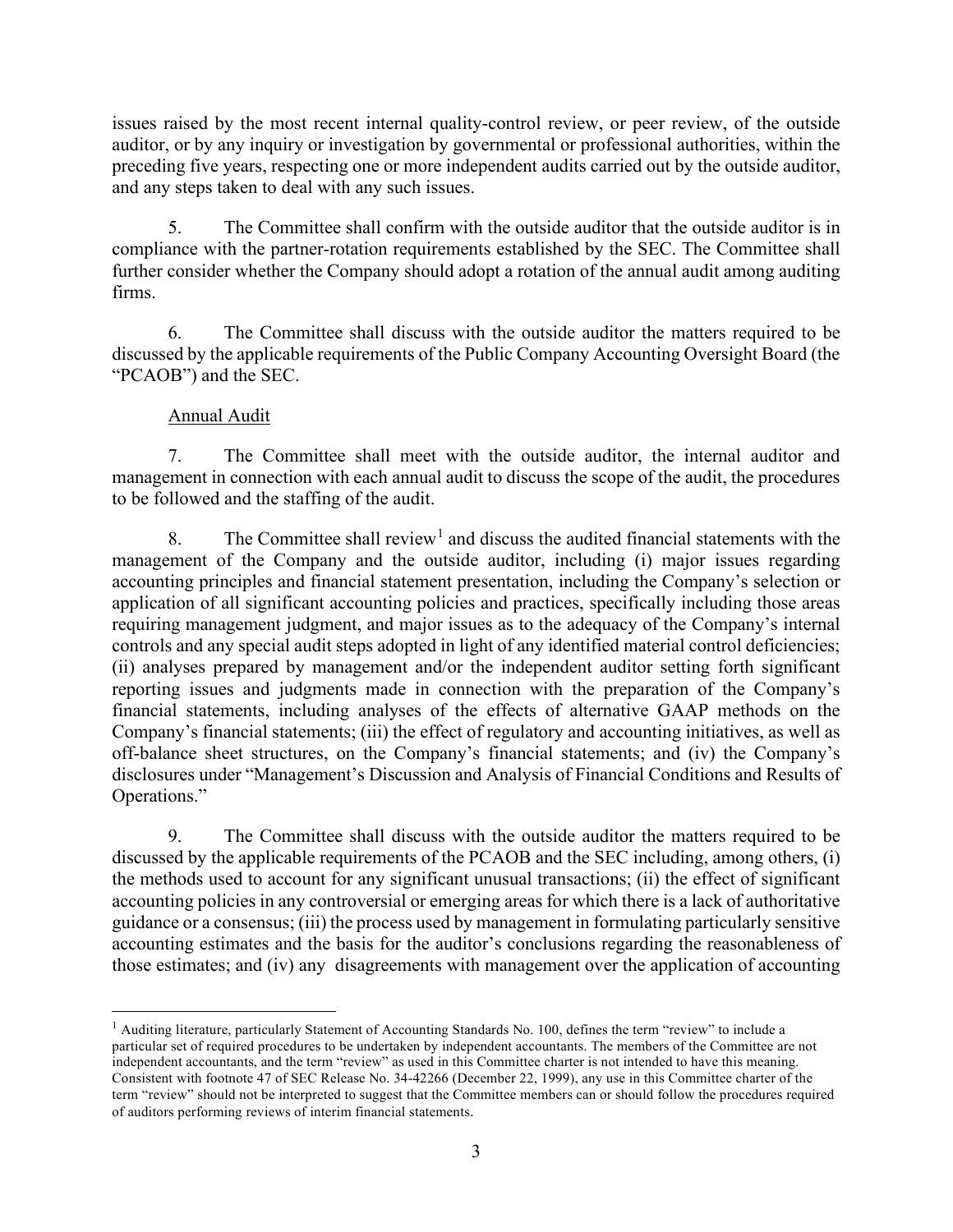principles, the basis for management's accounting estimates or the disclosures in the financial statements.

10. The Committee shall, based on the review and discussion in paragraphs 6, 8 and 9 above, and based on the disclosures received from the outside auditor regarding its independence and discussions with the auditor regarding such independence in paragraph 3 above, conclude whether to recommend to the Board that the audited financial statements should be included in the Annual Report on Form 10-K (the "Form 10-K") of the Company and Host Hotels & Resorts, L.P. (the "Operating Partnership") for the fiscal year subject to the audit.

11. The Committee shall review and discuss with the Company's Chief Executive Officer (the "CEO"), Chief Financial Officer (the "CFO"), and such other members of senior management as it deems appropriate the basis for the certifications required by the rules and regulations of the SEC to be provided in the Form 10-K filing.

12. The Committee shall prepare, or be responsible for the preparation of, a report on the Company's financial accounting and reporting, systems of internal control and audit processes.

### Quarterly Review

13. The Committee shall review and discuss the quarterly financial statements with the management of the Company, including the Company's disclosures under "Management's Discussion and Analysis of Financial Condition and Results of Operations."

14. The outside auditor is required to review the financial statements to be included in any Quarterly Report on Form 10-Q (the "Form 10-Q") of the Company and the Operating Partnership using professional standards and procedures for conducting such reviews, as established by generally accepted auditing standards as modified or supplemented by the SEC, prior to the filing of the Form 10-Q. The Committee shall discuss with management and the outside auditor in person, at a meeting, or by conference call, the results of the quarterly review, including such matters as significant adjustments, management judgments, accounting estimates, significant new accounting policies and disagreements with management.

15. The Committee shall review and discuss with the Company's CEO, CFO, and such other members of senior management as it deems appropriate the basis for the certifications required by the rules and regulations of the SEC to be provided in the Form 10-Q filings.

16. The Committee shall review and discuss with management corporate policies and procedures as to earnings press releases and financial information and earnings guidance provided to analysts and rating agencies, including the use of "non-GAAP financial measures." The primary purpose of these discussions is to provide guidelines for the types of information to be disclosed and the types of presentation to be made. The Committee may, but is not required to, discuss in advance of publication each earnings release or each instance in which the Company provides earnings guidance. The Chair (or in his or her absence, a member designated by the Chair) may represent the entire Committee for purposes of this discussion.

### Internal Controls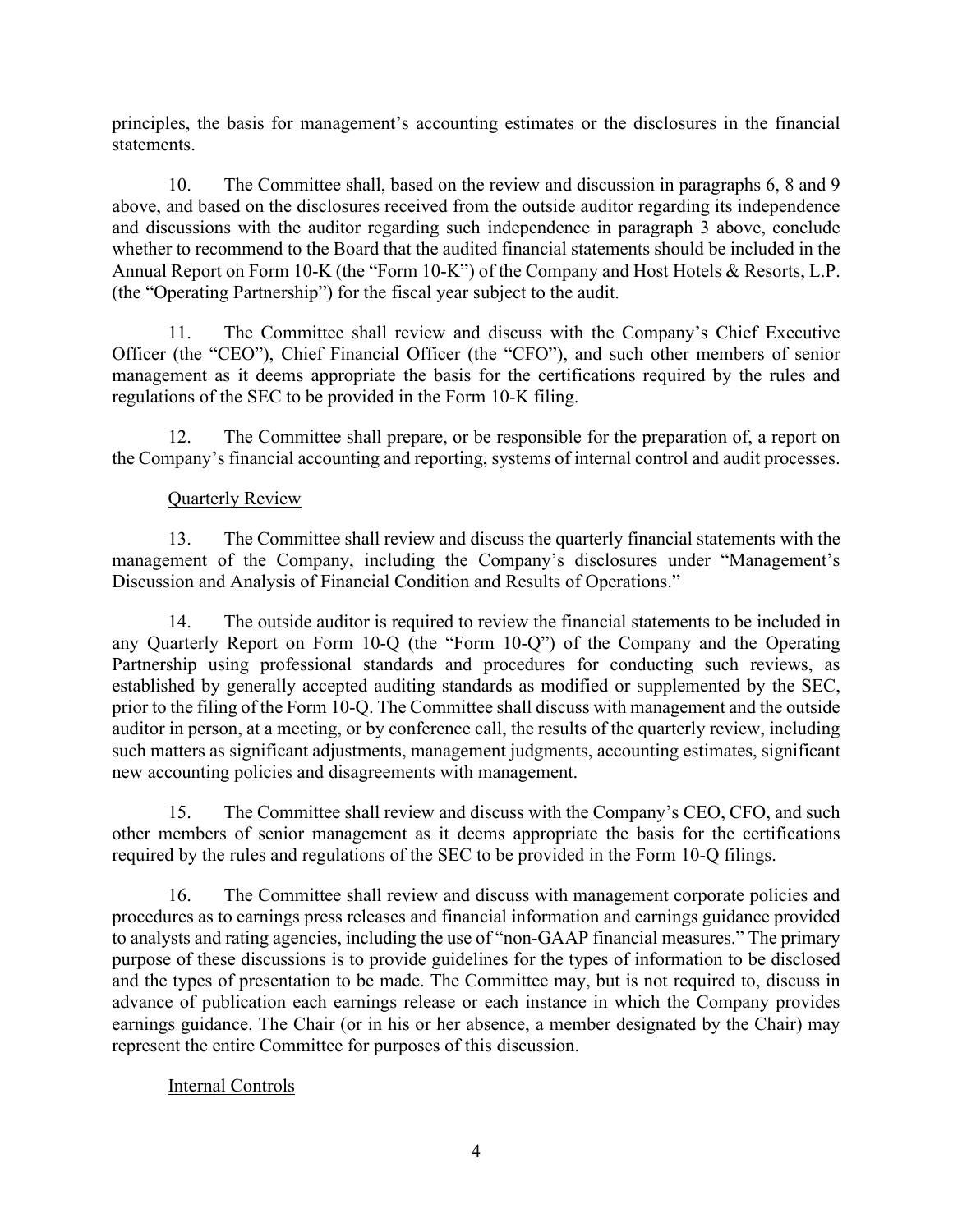17. The Committee shall meet as often as deemed necessary or appropriate, but not less than annually, to discuss with the outside auditor and the internal auditor the adequacy and effectiveness of the accounting and financial controls of the Company and the Company's disclosure controls and procedures and to consider any recommendations for improvement of any such control procedures.

18. The Committee shall discuss with the outside auditor and with management any letter of recommendation provided by the outside auditor and any other significant matters brought to the attention of the Committee by the outside auditor as a result of its annual audit. The Committee shall allow management adequate time to consider any such matters raised by the outside auditor. The Committee shall also review with the outside auditor any audit problems or difficulties encountered by the auditor in the course of its audit work and management's response to such problems or difficulties, including any restrictions on the scope of activities or access to required information. Among the items that the Committee may consider reviewing with the outside auditor are: (i) any accounting adjustments that were noted or proposed by the auditor but were "passed" (as immaterial or otherwise); (ii) any communications between the audit team and the independent auditor's national office respecting auditing or accounting issues presented by the engagement; and (iii) any "management" or "internal control" letter issued, or proposed to be issued, by the independent auditor to the Company. The Committee shall obtain from the outside auditor assurances that Section 10A(b) of the Securities Exchange Act has not been implicated.

### Internal Audit

19. The Committee shall review the appointment, replacement and performance of the internal auditor. The Committee shall approve in advance the internal audit plan and the internal audit department charter. The primary purpose of the internal audit function is to provide the Committee and management with ongoing assessments of the Company's risk management processes and system of internal control.

20. Management shall furnish to the Committee a summary of audit reports prepared by the internal auditor of the Company.

21. The Committee shall, at its discretion, meet with the internal auditor to discuss any reports prepared by him or her or any other matters brought to the attention of the Committee by the internal auditor.

22. The internal auditor shall be granted unfettered access to the Committee.

# Other Responsibilities

23. The Committee shall conduct an annual performance evaluation and shall similarly review and reassess this charter at least annually. The Committee shall submit any recommended changes to the Board for its consideration.

24. The Committee shall provide the report required by Item  $407(d)(3)$  of Regulation S-K for inclusion in the Company's Annual Proxy Statement.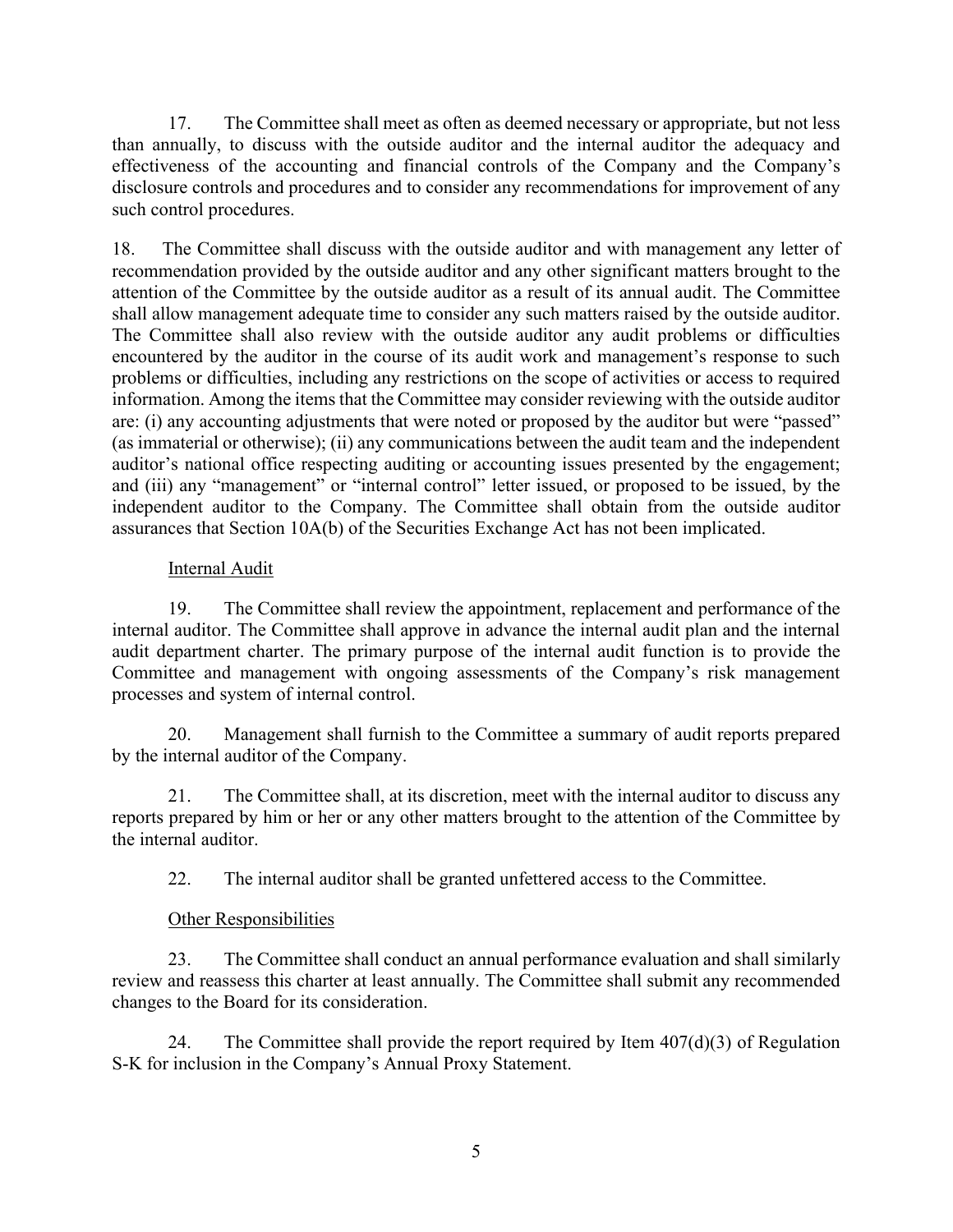25. The Committee, through the Chair, shall review and discuss with management, any material communications with the SEC regarding the Company's financial accounting and reporting, systems of internal control and audit processes.

26. The Committee, through the Chair, shall report regularly as deemed necessary or desirable by the Committee to the full Board regarding the Committee's actions, recommendations and conclusions, including its conclusions with respect to the outside auditor's qualifications, performance and independence. It shall review with the full Board any issues that arise with respect to the quality or integrity of the Company's financial statements, the Company's compliance with legal or regulatory requirements, the performance and independence of the Company's outside auditors, or the performance of the internal audit function.

27. The Committee shall establish clear policies governing the employment by the Company of employees and partners, and former employees and partners, of the Company's outside auditor and internal auditor. In establishing hiring policies, the Committee shall take into account the pressures that may exist for auditors consciously or subconsciously seeking a job with the Company they audit.

28. The Committee shall establish procedures for the receipt, retention and treatment of complaints regarding accounting, internal controls, or auditing matters and for the confidential, anonymous submission of concerns by employees regarding accounting and auditing matters.

29. The Committee shall discuss periodically, but at least annually, with management the Company's major financial risk exposures, management's policies on financial risk management, and the Company's compliance with these policies, including steps management has taken to monitor and control such exposures.

# **IV. Outside Advisors**

The Committee may, in its discretion, use the services of the Company's regular corporate legal counsel with respect to legal matters or, in its discretion, retain independent legal counsel if it determines that such counsel is necessary or appropriate under the circumstances. The Committee may also, in its discretion, retain the services of any other experts, accountants, and other advisors that it deems necessary or appropriate to assist the Committee in the performance of its functions. The Company shall provide for appropriate funding, as determined by the Committee, for payment of compensation to any advisor retained by the Committee and for any administrative expenses of the Committee.

# **V. Meetings and Procedures**

1. The Chair (or in his or her absence, a member designated by the Chair) shall preside at all meetings of the Committee and set the agenda for Committee meetings. The Committee shall have the authority to establish its own rules and procedures for notice and conduct of its meetings so long as they are consistent with any provisions of the Bylaws that are applicable to committees of the Board.

2. The Committee may also create subcommittees, as it deems appropriate, consisting of one or more members who shall report on their activities at the next meeting of the Committee;